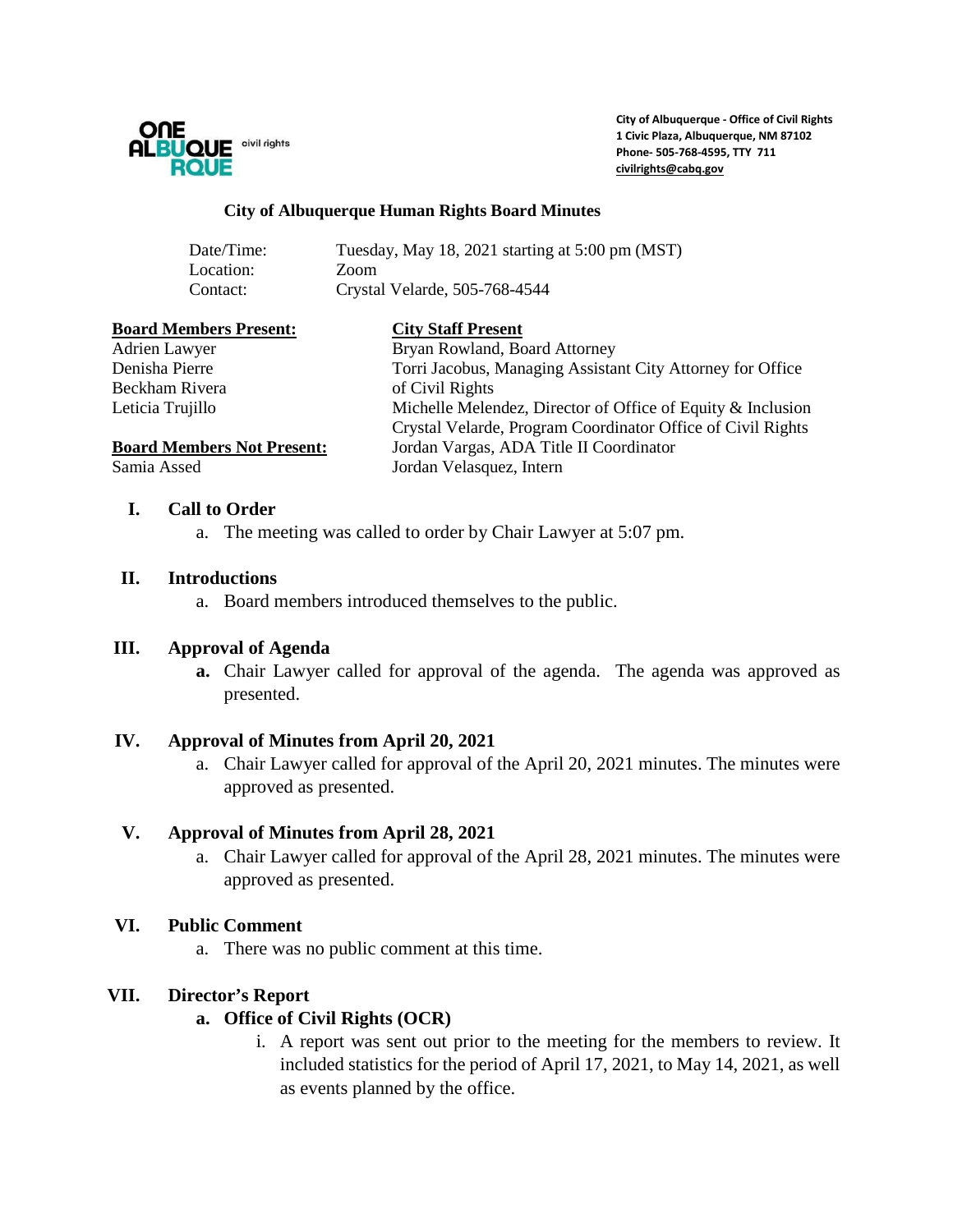- ii. OCR has handled 29 new matters since our last meeting. The types of discrimination are as follows:
	- 1. Public accommodation 5 matters
	- 2. Employment 4 matters
	- 3. Housing 17 matters
	- 4. Other 3 matters
- iii. OCR provided updates on 3 pending complaints and 3 closed complaints.
- iv. Outreach included:
	- 1. Ongoing Chair of Domestic Violence Task Force.
	- 2. Ongoing Attending bi-monthly Albuquerque Affordable Housing Coalition meetings.
	- 3. Ongoing Chair of the New Mexico Supreme Court Commission on Equity and Justice.
	- 4. 4/22/21 Attended the ABA African American Affairs Committee meeting.
	- 5. 4/28/21 Presented to the Nevada Senate on the anti-discrimination in hair/CROWN Act work in NM and Albuquerque and the historical and current harms done to Black women through hair discrimination.
- v. Upcoming outreach:
	- 1. 5/27/21 Discussion with University of Arkansas Pre Law Summer students.
	- 2. 5/27/21 Co-sponsoring community event with NM Black Lawyers Association: Working Towards Solidarity Between Asian American and Black Communities. Professor Vinay Harpalani will present.
	- 3. 6/17/21 CROWN Act discussion with the NMLGBTQ Bar Association.

# b. **Office of Equity & Inclusion (OEI)**

- i. Nichole Rogers, African American Affairs Liaison, is working on a threeday Juneteenth event. The event will be held on Civic Plaza and will begin on June  $18<sup>th</sup>$  and run through the  $20<sup>th</sup>$ . There will be music, booths, a Black Wall Street, and a kid zone. Ms. Melendez will send the board more details.
- ii. OEI has posted the Immigrant and Refugee Affairs Liaison position and received 15 applications. They will be doing interviews over the next two weeks and hope to fill the position by June.
- iii. Councilor Sena is sponsoring a resolution standing up against hate for Asian American and Pacific Islander populations. This resolution is scheduled to go before the City Council in June.
- iv. Ms. Melendez shared, City Council approved \$2.5 million dollars to make all buses free for everyone.
- v. June 20<sup>th</sup> is World Refugee Day. Ms. Melandez is hosting an event and will send an invitation to the Board.